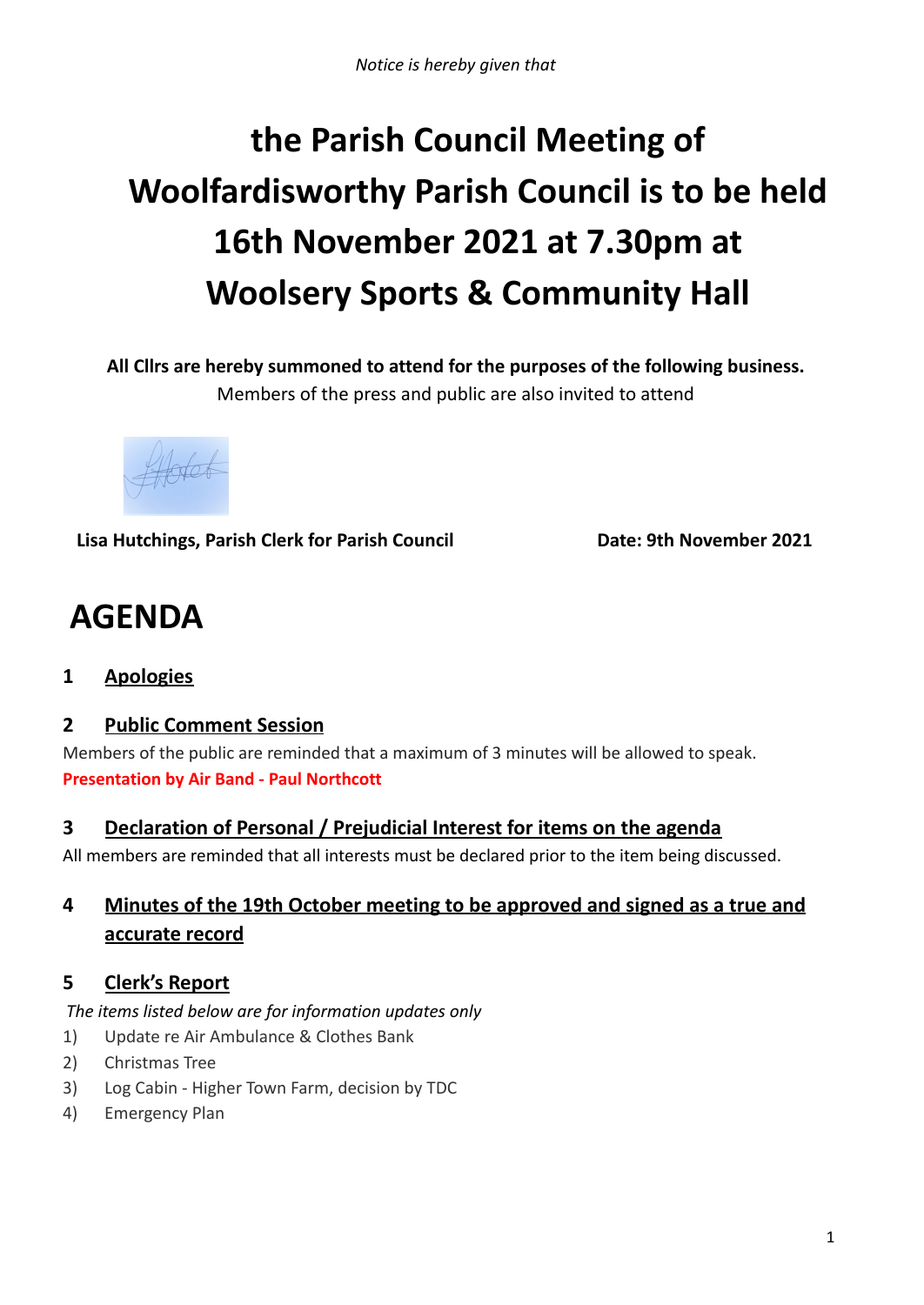## **6 Reports from County Cllr, District Cllr and Parish Cllrs**

## **7 Planning Applications**

## **[Erection of one replacement dwelling under the fallback position](https://publicaccess.torridge.gov.uk/online-applications/applicationDetails.do?activeTab=summary&keyVal=R1IRF6QKHM300&prevPage=inTray)**

#### **Little Acres Woolsery Bideford Devon EX39 5QU**

Ref. No: 1/1221/2021/FUL | Received: Mon 25 Oct 2021 | Validated: Wed 03 Nov 2021 | Status: Pending **Consideration Response by 2nd December**

## **[Retrospective application for creation of drive way and change of use land](https://publicaccess.torridge.gov.uk/online-applications/applicationDetails.do?activeTab=summary&keyVal=R1QL5ZQK0BO00&prevPage=inTray) [from agricultural to domestic for erection of domestic dog kennels/aviary.](https://publicaccess.torridge.gov.uk/online-applications/applicationDetails.do?activeTab=summary&keyVal=R1QL5ZQK0BO00&prevPage=inTray)**

#### **Walland Barn Bucks Cross Devon**

Ref. No: 1/1245/2021/FUL | Received: Thu 28 Oct 2021 | Validated: Thu 28 Oct 2021 | Status: Pending **Consideratio***n.* **Response by 3rd December**

## **[Change of use from dwelling \(C3\) to ancillary building in relation to the](https://publicaccess.torridge.gov.uk/online-applications/applicationDetails.do?activeTab=summary&keyVal=QYEHY7QKGSA00&prevPage=inTray) [caravan park \(Sui-Generis\) and redevelopment of use of land for the siting of](https://publicaccess.torridge.gov.uk/online-applications/applicationDetails.do?activeTab=summary&keyVal=QYEHY7QKGSA00&prevPage=inTray) [16 holiday lodges \(Affecting a Public Right of Way\)](https://publicaccess.torridge.gov.uk/online-applications/applicationDetails.do?activeTab=summary&keyVal=QYEHY7QKGSA00&prevPage=inTray)**

#### Brackenside Bucks Cross Bideford Devon EX39 5DX

Ref. No: 1/1002/2021/FULM | Received: Wed 25 Aug 2021 | Validated: Wed 10 Nov 2021 | Status: Pending Consideration. **Response by 5th December**

## **Decisions & Appeals – FYI**

1/0409/2021/FUL - Entrance gates, external lighting, and orchard gazebo. Land West of Woolsery Sports & Community Hall. **Application granted.**

#### **8 Progress of Highways Issues**

Priority of Roads for new financial year, to assess and set in December.

#### **Woolsery**

Blocked Drains - West Town and Leeworthy - Reported to Highways

#### **Bucks Cross**

Bucks Mills Signs - 1) "Slow Down, Sharpe Bend" and 2) No Parking in the Village

#### **Road Closures**

**15th - 16th November 2021 -** Road from Fernlea to Auction Way (from outside Woolsery Primary School, up to Junction with Old Market Drive). Closed for safe working for underground access, from 18.30pm to 6.00am.

**15th - 16th November 2021 -** Road from Woolsery Primary School to Duerdon Cross. Closed for safe working for underground access, from 18.30pm to 6.00am**.**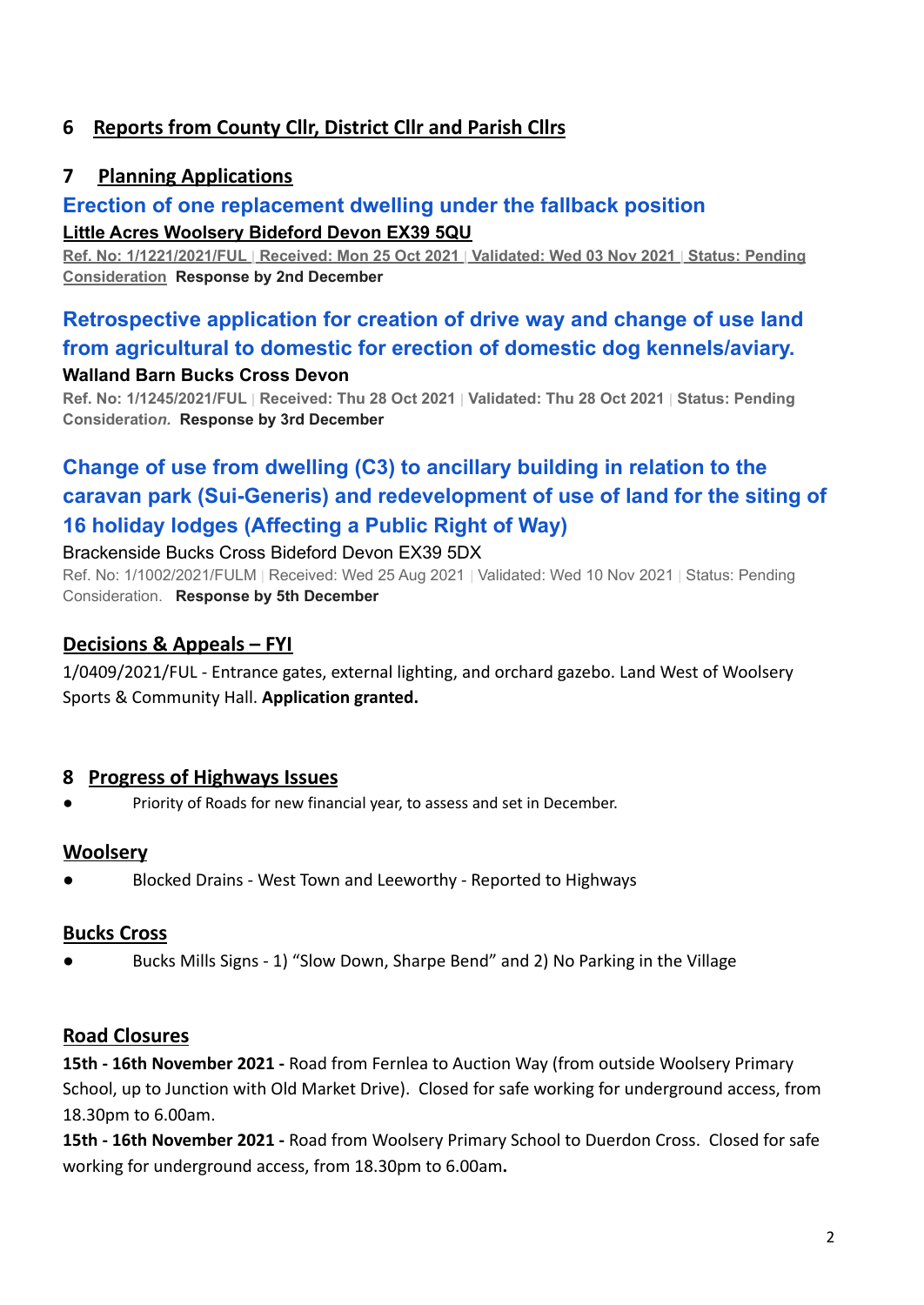**4th - 12th January 2022-** Road from Fernlea to Auction Way. Works to excavate and lay new U/G electricity cable to supply new works to include network reinforcement.

**28th February - 4th March 2022 -** Stroxworthy Cross to Alminstone Cross. Kier on behalf of SWW to disconnect the supply.

## **9. Appointment of Parish Clerk**

## **10. Bucks Mills First Time Sewerage Application SWW (Cllr Spittles)**

- **11. Affordable Housing - Way Forward (Cllr Hill)**
- **12. Parish Plan 2021 - Updates (Cllr Hill)**

## **13. Update from MXB Sub-Committee (Cllr Heywood)**

Update from meeting 16th November 2021

## **14. Projects**

a . Planting of Wildflowers (Cllr Raffe & Cllr Harding)

## **Woolsery**

- a. BT Payphone and Installation of a Defib / Electricity for Bus Shelter
- b. Pre-Planning Fee £100 & Quote for Bus Shelter & Installation Work Copper Hill

## **Bucks Cross**

a. Quote for Slats and a Bench by the Bus Stop

## **15. Parking**

a. Copper Hill - Ownership

## **16. Queens Platinum Jubilee**

## **17. Policies**

#### **To review**

- Equal Opportunities
- Filming
- Gritting Procedures
- Privacy Policy

## **18. Finances**

#### **Payments to be authorised**

- a) Lisa Hutchings October 2021 £439.68
- b) HMRC 20% Tax October 2021 £109.92